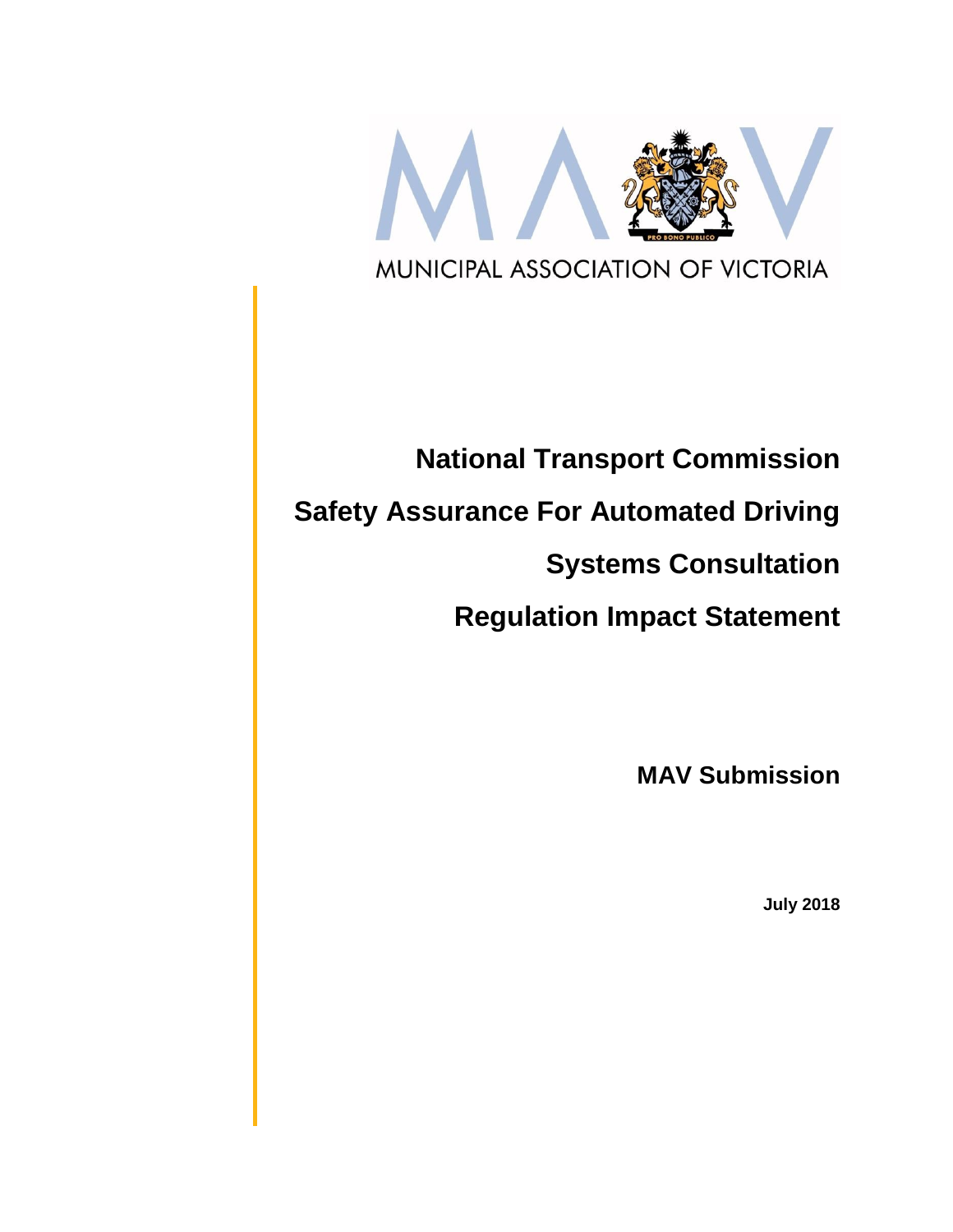Submission: NTC RIS July 2018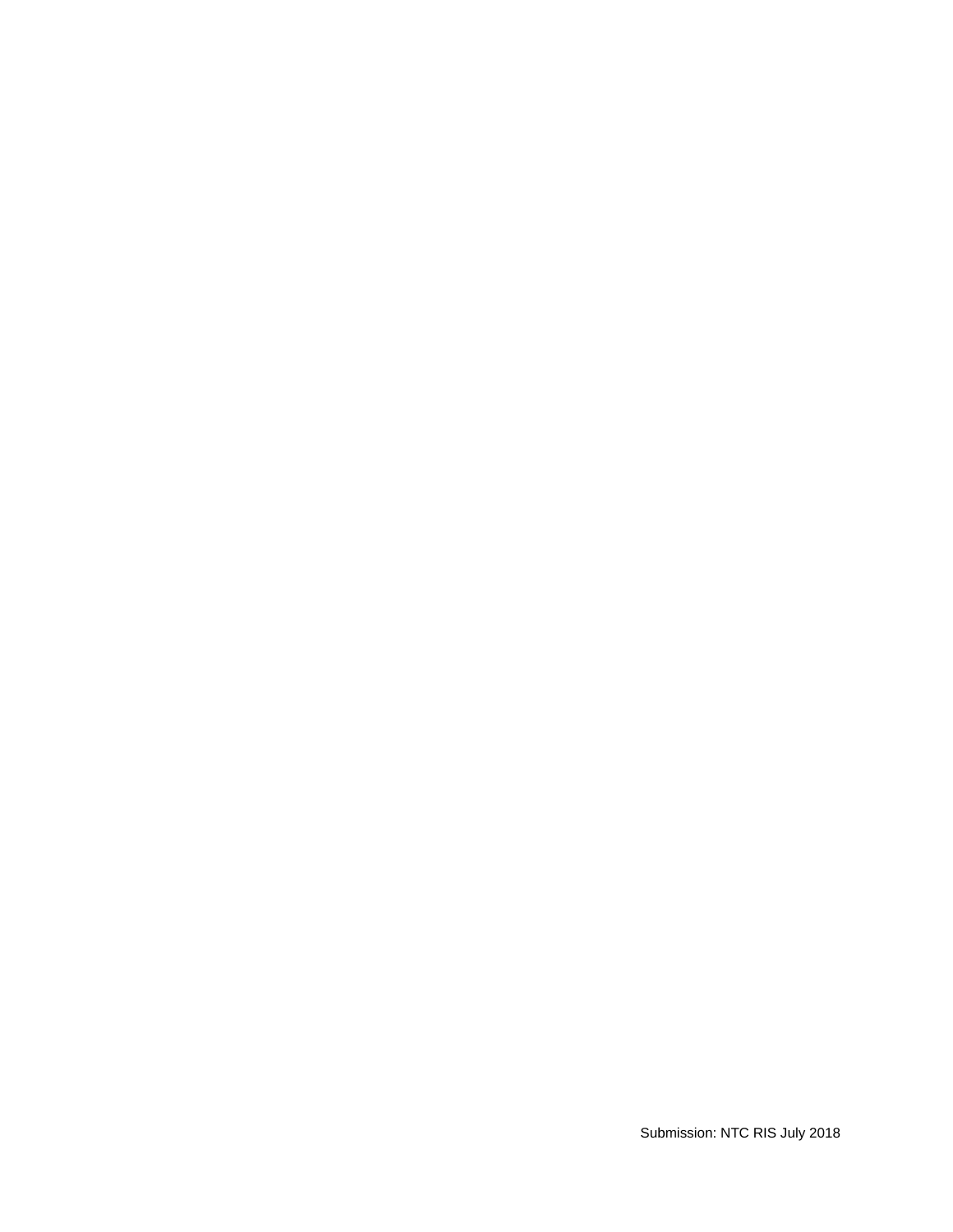

#### *© Copyright Municipal Association of Victoria, 2018.*

*The Municipal Association of Victoria (MAV) is the owner of the copyright in the publication Submission: NTC RIS July 2018.* 

*No part of this publication may be reproduced, stored or transmitted in any form or by any means without the prior permission in writing from the Municipal Association of Victoria.* 

*All requests to reproduce, store or transmit material contained in the publication should be addressed to Emma Lindsay on 03 9667 5595.* 

*The MAV does not guarantee the accuracy of this document's contents if retrieved from sources other than its official websites or directly from a MAV employee.*

*Submission: NTC RIS July 2018 has been prepared by the Municipal Association of Victoria (MAV) on the National Transport Commission Safety Assurance For Automated Driving Systems Consultation Regulation Impact Statement.*

*The MAV is the statutory peak body for local government in Victoria. The MAV engaged with councils across Victoria to assist the Association undertake this work. The MAV would also like to acknowledge the contribution of those who provided their comments and advice during this project.* 

*While this paper aims to broadly reflect the views of local government in Victoria, it does not purport to reflect the exact views of individual councils.*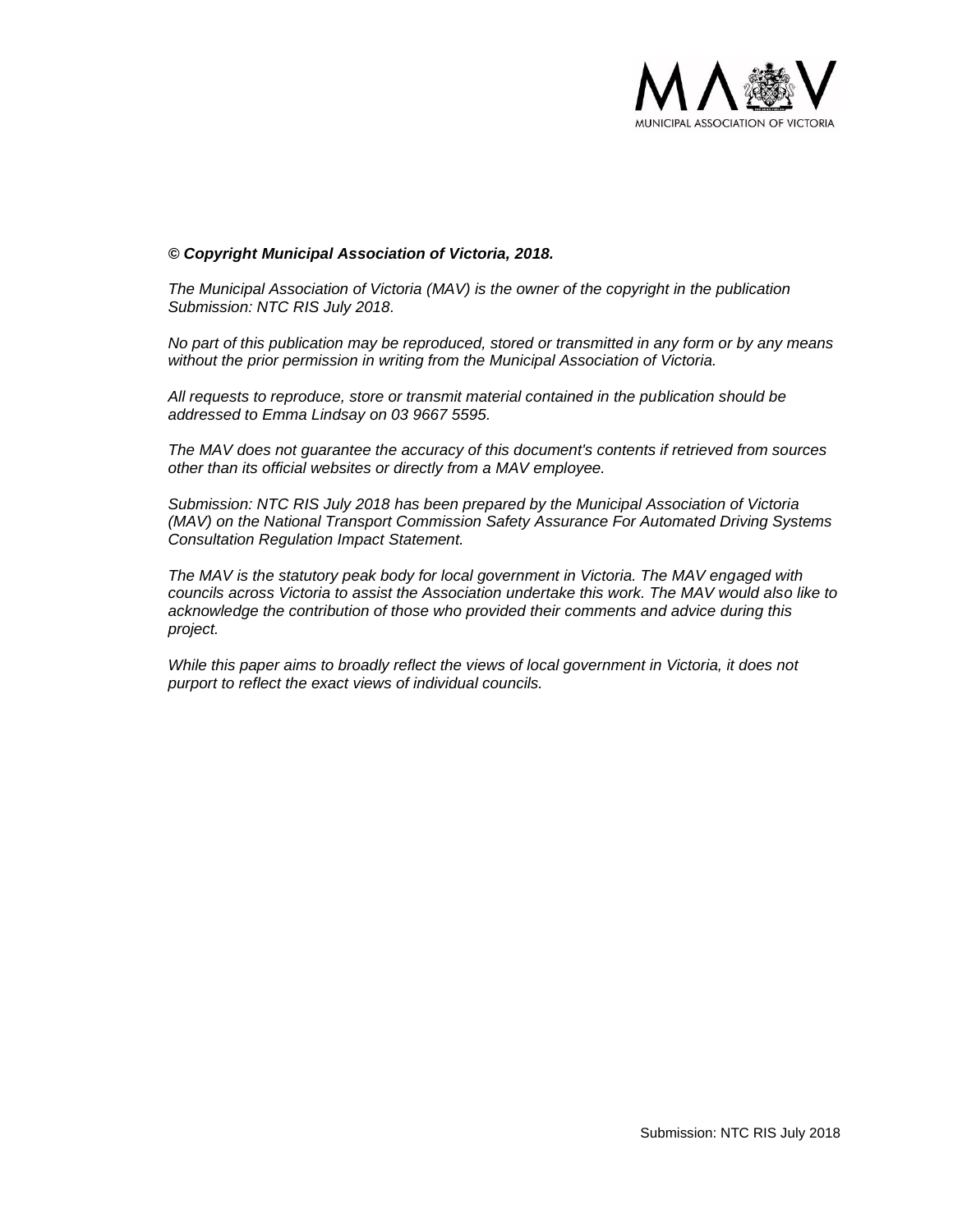

## Table of contents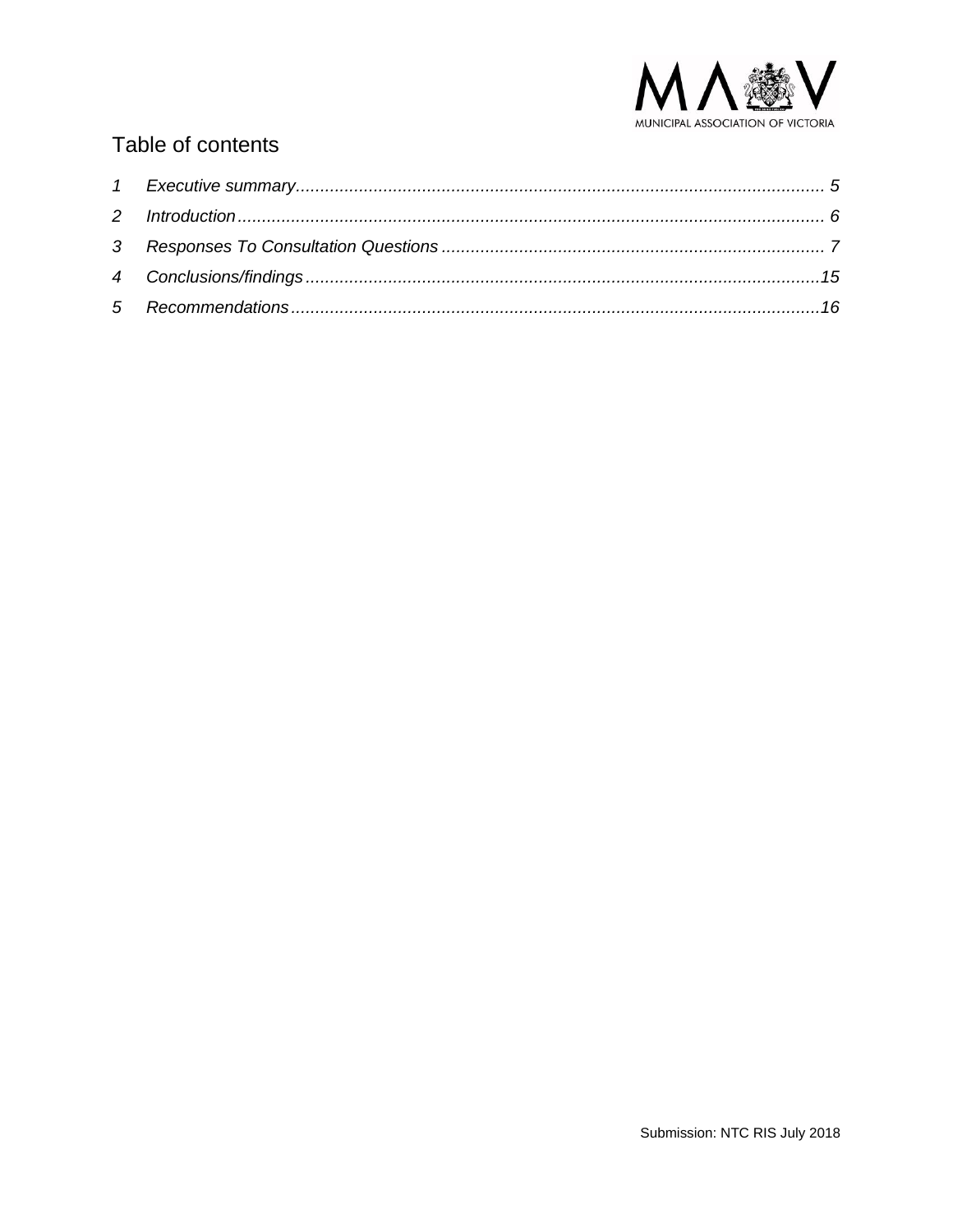

## <span id="page-4-0"></span>**1 Executive summary**

The Municipal Association of Victoria (MAV) welcomes the opportunity to provide input to the National Transport Commission's (NTC) *Safety Assurance For Automated Driving Systems Consultation Regulation Impact Statement*. The MAV previously contributed to the NTC discussion paper *Changing Driving Laws To Support Automated Vehicles* in 2017.

As road authorities, infrastructure providers, fleet managers and representatives of their local communities, Victorian councils have a strong interest in supporting a smooth transition to automated vehicles (AVs). The MAV supports option 4, but highlights the need for further consideration of a range of potential social costs and benefits, the differing infrastructure needs of roads within the Australian environment, and the level of mandatory self-certification requirements outlined for ADSEs.

Victorian councils recognise the need for the Commonwealth Government to ensure the development of a high quality safety assurance scheme to accommodate the introduction of AVs onto the road network.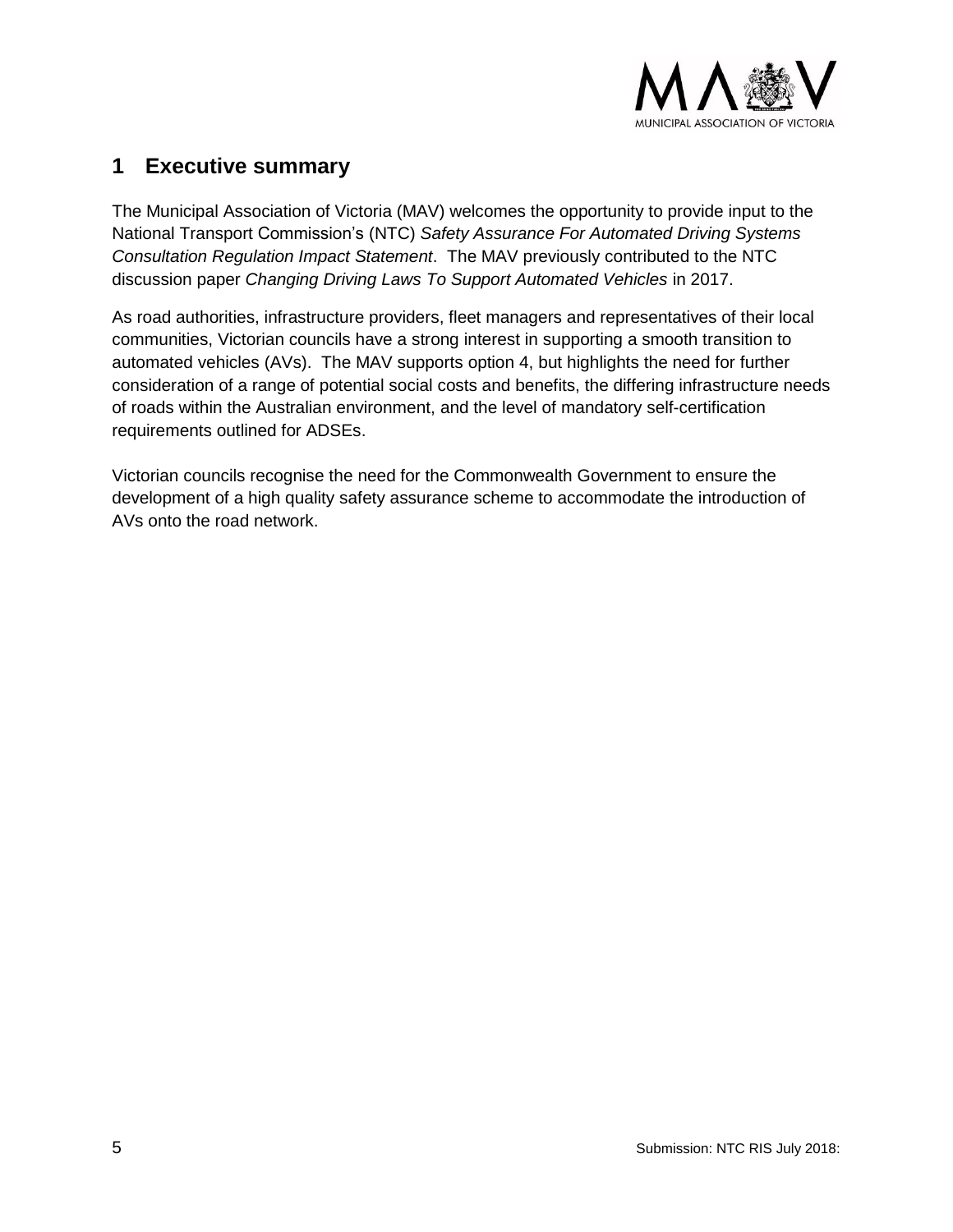

## <span id="page-5-0"></span>**2 Introduction**

The Municipal Association of Victoria is the peak representative and advocacy body for Victoria's 79 councils. The MAV was formed in 1879 and the *Municipal Association Act* 1907 appointed the MAV the official voice of local government in Victoria.

Today, the MAV is a driving and influential force behind a strong and strategically positioned local government sector. Our role is to represent and advocate the interests of local government; raise the sector's profile; ensure its long-term security; facilitate effective networks; support councillors; provide policy and strategic advice; capacity building programs; and insurance services to local government.

Automated Vehicles that do not require human driver input into the driving task for at least part of the journey are expected to arrive on Victorian roads from around 2020, following a piloting period of activity. Currently there is no explicit regulation covering the safety of these automated driving functions, so this target is very ambitious.

With automated vehicles already having a significant impact on markets, public policy and the community, it is important to clarify what is required for the different levels of automated vehicles to safely operate across Australia, and within local communities to support innovation, investment and community confidence.

As advances in transport technology continue, and trials become more extensive, it is critical that councils are consulted on the implications, particularly as the MAV consultation exercise has highlighted the differences between rural and metropolitan council road needs for trials to be run. It is vital that councils are able to shape outcomes and take up the opportunities offered by future transport through the use of autonomous vehicles.

Due to the relatively new policy space occupied by autonomous vehicles, it should be appreciated by the NTC that there are likely to be differing levels of knowledge and views of automated vehicles across the local government sector.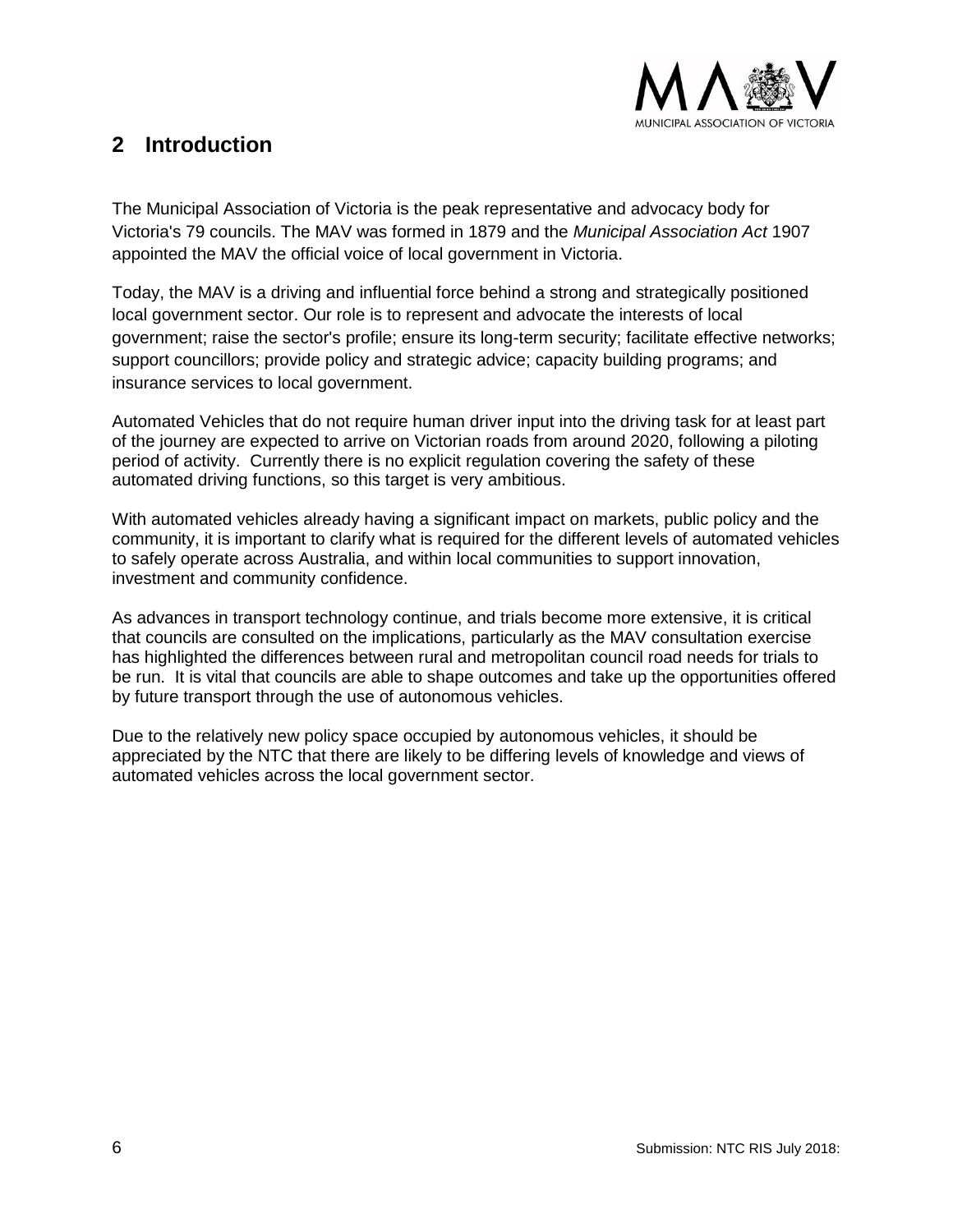

## <span id="page-6-0"></span>**3. Responses To Consultation Questions**

Some of the questions posed in the NTC Safety Assurance consultation are not directly relevant to Victorian councils. The MAV has responded to questions of greatest relevance to local government, as well as using this opportunity to present some additional matters of concern to councils.

3.1 Consultation Question 1 *– to what extent has the consultation RIS fully and accurately described the problem to be addressed? Please provide detailed reasoning for your answer:*

Key points of uncertainty highlighted within the consultation paper which are of most relevance to local councils include:

- **Broad social costs such as traffic congestion, other road users' pain and road asset damage**: a recurring high level comment from councils is that the proposed social, environmental and economic benefits of AV cannot be assumed without a balanced consideration of potential negative impacts.

Many current discussions on how autonomous vehicles will impact transport and society are based on the capacity for the technology to deliver these improvements, with less focus on what might eventuate based on human factors.

A range of issues may increase congestion and create other unintended outcomes, including a dramatic increase in who can use an autonomous vehicle if there are no licensing requirements, and whether Australians are willing to relinquish individual car ownership. These potential unknowns need to be given consideration when measuring benefits in a local context.

Some examples of practical issues and considerations councils have linked to traffic congestion and other road users can be split into benefits and costs. Councils would need to carefully consider the potential balance between them in deciding the best way forward. Some examples of costs include:

- potential adjustments to roads, such as reducing lane width.
- adjust traffic signal locations due to altered travel patterns.
- some councils are already considering drop off and pick up implications of autonomous vehicles, and the potential conversion of on-street parking and taxi zones.
- councils will need to consider where parking and taxi zones are allocated to align with mode share targets and ensure there is no conflict with priority bike networks or public transport routes.
- Electric Vehicle charging infrastructure may also need to be considered if this will be utilised by autonomous vehicles.

Some examples of benefits include:

Reducing lane width could increase the capacity of roads to:

- provide additional space for bike lanes.
- improve walkability.
- alter (reduce) speed limits.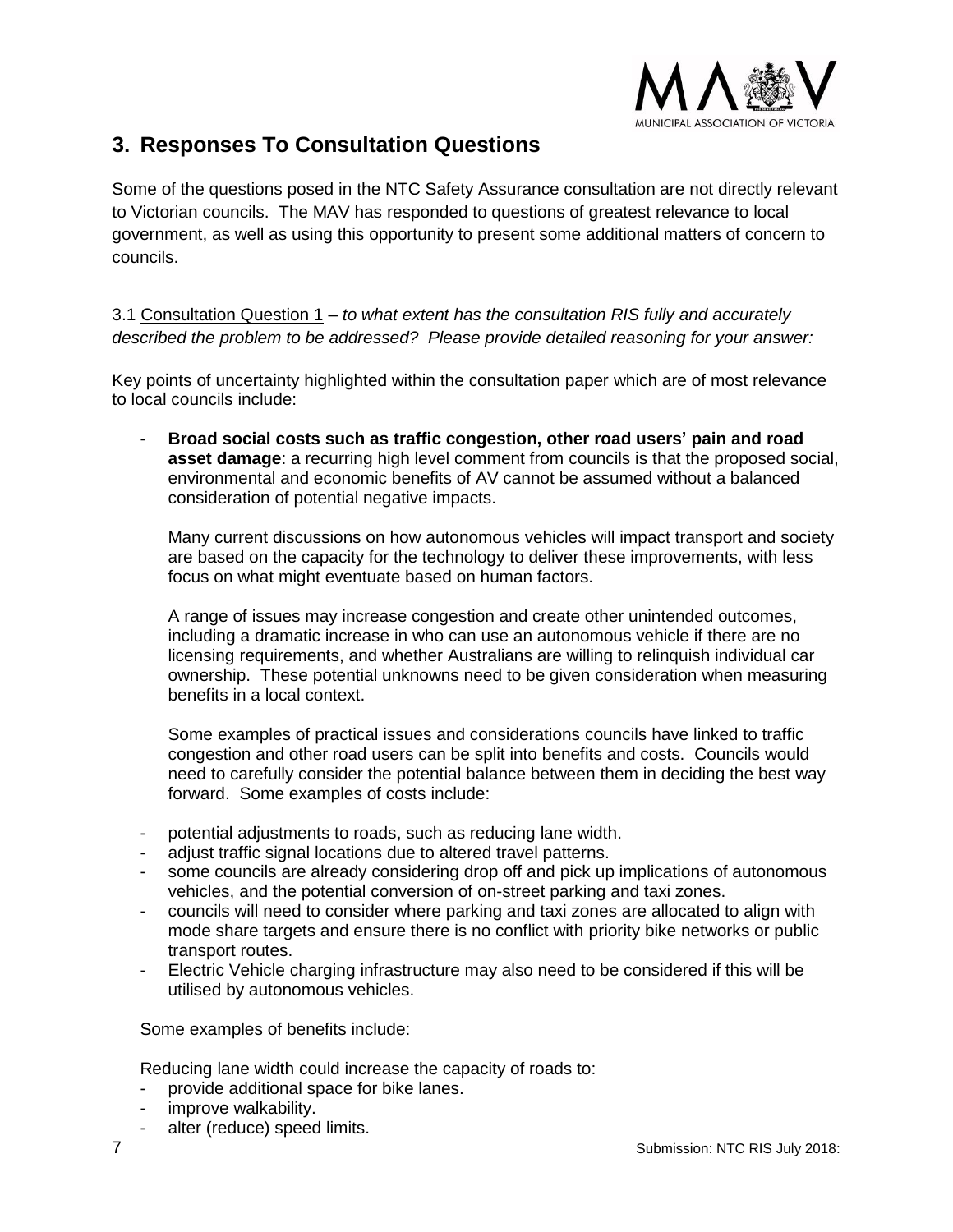

reduce parking - this assumes the demand for parking (on and off-street) may be unnecessary due to the potential for lower private vehicle ownership.

MAV supports permit trials before full commercial deployment to research potential issues across different road environments in Victoria. Automation could reduce the costs of motoring making transport as a whole cheaper. Whilst this would be a welcome development in some regards, it could lead to a massive increase in the number of journeys taken. A corresponding increase in congestion, and the need for councils and their road infrastructure to manage a significant increase in traffic could result.

One of the main transport objectives for some councils is to achieve a shift away from car use towards sustainable transport modes. Councils would be unlikely to support measures which reduce pedestrian and cyclist access and be resistant to pressure to change a locality to accommodate private vehicles, even shared ones.

- **Risk of market failure to deliver a socially desirable level of safety risk management that communities will be happy with**: local councils play a key advocacy role with the local communities they serve, and can help to mitigate public concerns and influence public attitude. A key safety risk communities currently question around AV is the reliability of the computer and software operating the vehicle. A few seconds delay or malfunction could cause a high safety risk given the proximity of a vehicle to other vehicles, pedestrians and cyclists in a road environment.

As communities start to look for more opportunities to input their feedback and views around the uptake of autonomous vehicles, local councils will be sensitive to this. The potential benefits such as saved lives, increased road safety and less congestion could be promoted to communities by their local councils. At the appropriate time, the development of consistent communication guidelines should be developed with the input of local councils.

**Existing regulations to manage safety risk:** MAV supports the points made in the problem statement, particularly the view that the current regulatory barriers are insufficient to manage these risks. As advocates for their communities, councils want to see sufficient safeguards put in place, particularly in the early stages of commercial use of AVs while there is low community awareness about how they will operate, and broad concerns about vehicle safety.

The risk highlighted in the consultation document that a lack of consumer confidence in ADS safety may reduce or delay their uptake, is a potential problem that early engagement with local council road managers could help mitigate.

The MAV supports the designation of an independent authority at the national level to mitigate some of the safety risk scenarios described in the consultation document (page 19) - including scenario 5 based on localised and systemic road traffic law breaches.

The MAV also supports a second level of safety assurances such as those proposed in Victoria by the automated driving system (ADS) permit regime. VicRoads can grant permits to individuals or organisations wanting to conduct on road trials of AV under changes to the Road Safety Act passed in February 2018. Under the proposed Victorian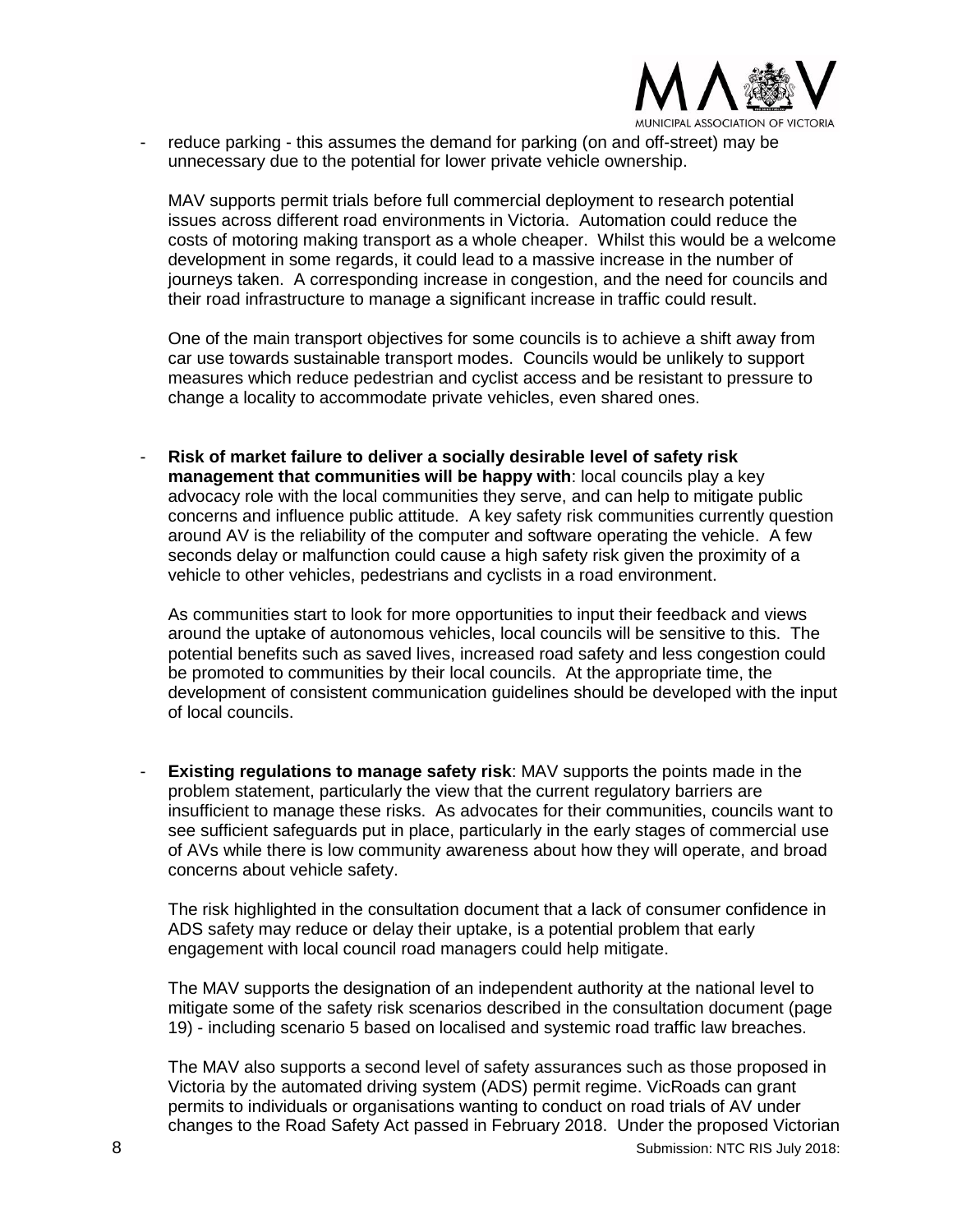

ADS permit regime, state authorities (police and VicRoads) would have a role dealing with scenario 5 outlined above. Councils could play a role in assessing the risks associated with a trial through knowledge of proposed routes and being best placed to identify localised concerns.

### 3.2 Consultation Question 2 *– what other factors should be considered in the problem statement:*

Currently the problem statement does not give consideration to the fact that there is inadequate infrastructure to support the operation of AVs, and the need to upgrade road infrastructure in a systematic way across the road network (and off-road where relevant) – 85 percent of which is managed by councils.

Local councils do not have the capacity to upgrade existing infrastructure to the requirements of autonomous vehicles including updating line markings and traffic signage. Autonomous vehicles need clear lane markings to navigate road networks and stay within the confines of a single lane. These road markings are not present on the majority of the local road network.

The level of service required on rural council country roads to upgrade their road network to cater for the safety needs of autonomous vehicles could be particularly significant. It should be noted that some concerns from rural councils are likely to be quite different to those from more populated metropolitan councils, including the different character of their roads. Many rural municipalities have a majority of unsealed roads. Even sealed country roads can often be narrow in width (single lane) with gravel shoulders. Conditions on these roads are changeable and often unpredictable, and drivers require a high degree of situational awareness. The MAV would like further consideration given to these environments as part of the development of the safety assurance systems.

Furthermore, a large city CBD area is fundamentally different to the rest of the metropolitan city given the density of people and traffic. Autonomous vehicles may be poorly suited to supporting mobility in busy urban centres.

There is currently no clarity around who would be responsible for overseeing and paying for upgrading existing road infrastructure which may need to be factored into councils' future Road Asset Management Plans (RAMPS), or similar policies. Section 40(2) of Victoria's Road Management Act specifically provides that there is no duty on road authorities to upgrade a road or to maintain a road to a higher standard than the standard to which the road is constructed. There is good reason for this provision given the limited resources of councils in comparison to the size of the road network.

Electric vehicle charging should also be considered within the problem statement. Councils may seek to encourage charging to be off street where there is excess parking, not on the street which should be prioritised for footpaths, bike lanes and trees.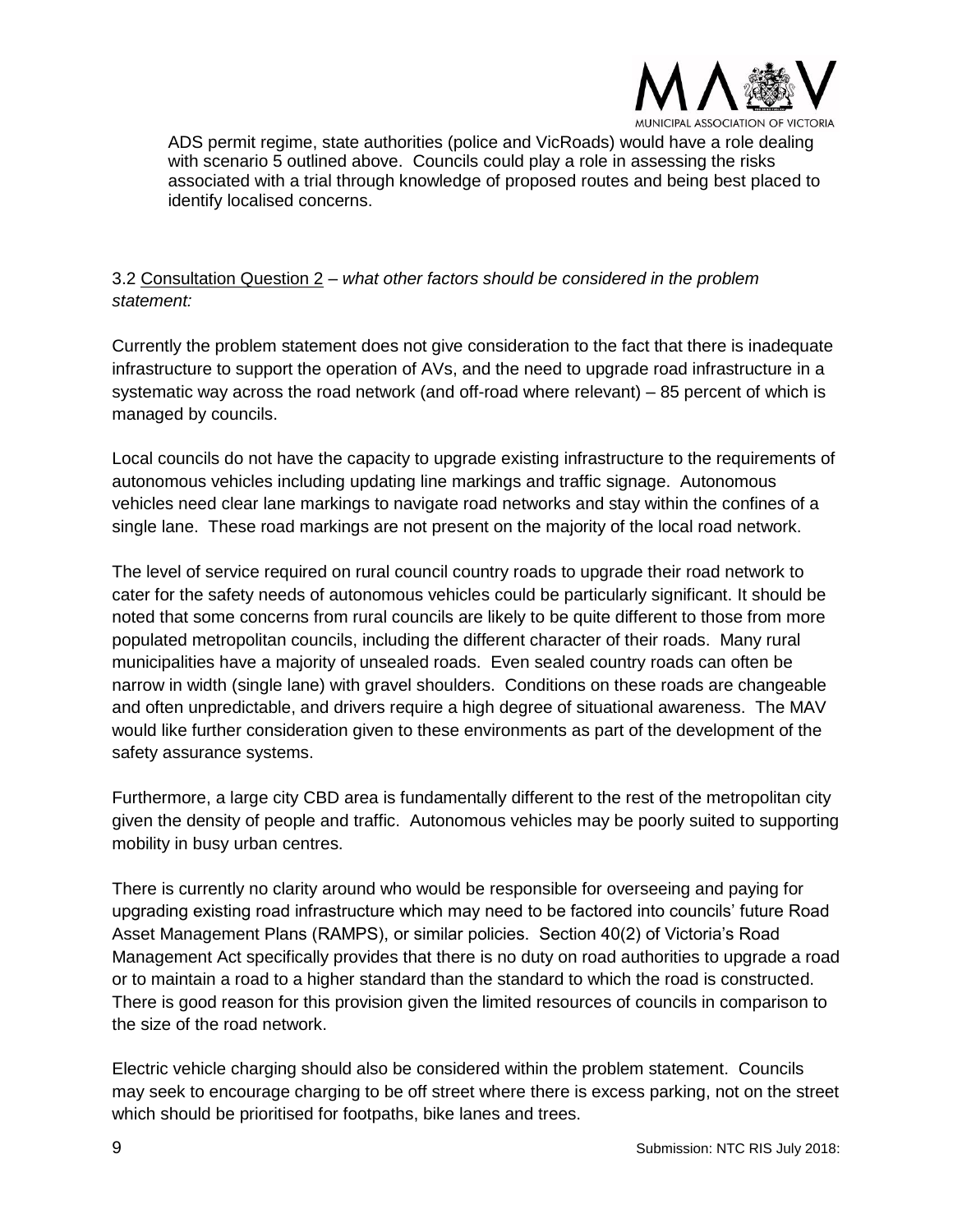

- 3.3 Consultation Question 3 *- has the consultation RIS provided sufficient evidence to support the case for government intervention? What else should be considered and why?*
- 3.4 Consultation Question 4 *to what extent have the community and industry expectations of a regulatory response been accurately covered?*

Communities will expect effective safeguards to be in place when a complex new technology is potentially going to be operating on local roads. The majority of communities would expect the Government to provide this safety assurance and for independent oversight, and not rely on self-certification or self-regulation.

- 3.5 Consultation Question 5 *are the four options clearly described? If not, please elaborate.*
- 3.6 Consultation Question 6 *– are the proposed safety criteria and obligations on ADSEs sufficient, appropriate and proportionate to manage the safety risk:*

MAV supports the proposed safety criteria, although some may be more appropriately addressed at the State Government level.

MAV would like to raise a question around the level of mandatory self-certification requirements outlined for ADSEs in a Statement of Compliance. MAV understands the ADSE will be responsible for safety criteria initially and on an ongoing basis throughout their operation. MAV would raise the issue that reliance on the ADSE would not be sufficient, and suggests the need for an additional and separate independent supplementary certification, issued by a skilled authority to ensure compliance and strategic oversight.

Of the eleven safety criteria proposed by the NTC that will require the applicant to demonstrate their processes for managing safety risks, those of most significance to local councils would include:

- compliance with relevant road traffic laws in each state.

- on-road behavioral competency and how the ADS will appropriately respond to forseeable and unusual conditions that may affect safe operation e.g. road works on a local road.

- testing for the Australian road environment e.g. interaction with road signs in a local area, and testing on different types of roads.

- data recording and sharing for example, real-time monitoring of driving performance and incidents including event data records in the lead up to any crash or near-miss that identifies which party was in control of the vehicle at the relevant time. This could help councils educate and encourage community acceptance of AVs assuming the data reflected improved road safety.

As mentioned in consultation question 1, MAV has been working with the Victorian State Government and VicRoads to support the implementation of permit trials, enabled by legislative changes to the Road Safety Act. More recently MAV has been consulted on the development of the administration of the ADS Permit Scheme which will be administered by VicRoads. MAV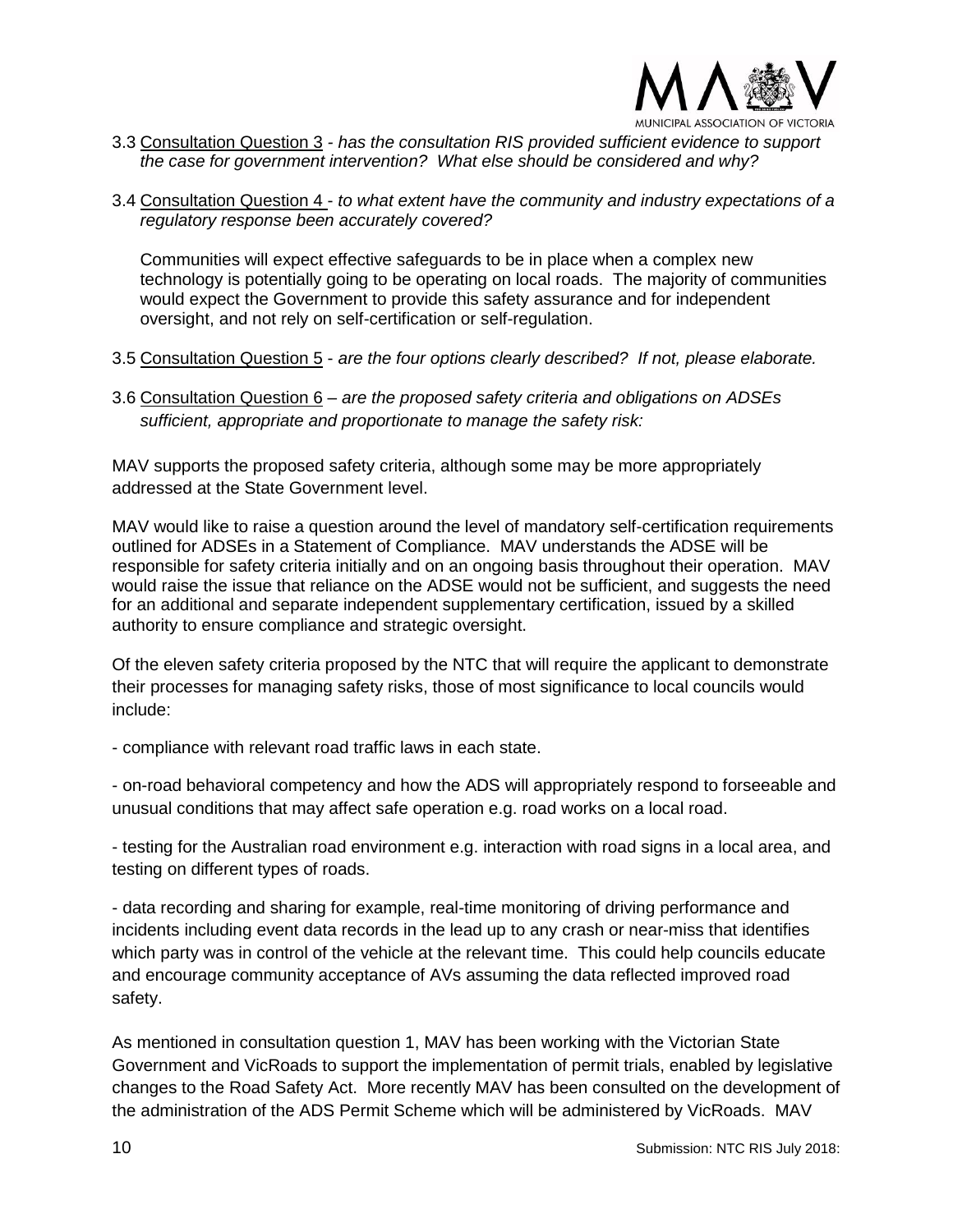

have contributed to providing a high-level overview of the way ADS permits will be granted and how relevant stakeholders, including local councils, will be consulted under the proposed Victorian regime.

#### 3.7 Consultation Question 7 - *are there any additional criteria or other obligations that should be included and why?*

As outlined in consultation question 2, it will be important for AV safety assurance to ensure the appropriate infrastructure is in place on local roads to manage potential increases in congestion. This will range from the need for councils and their road infrastructure to manage a significant increase in traffic, to investment in increased road signage and road markings.

#### 3.8 *Consultation Question 8 - do you agree with the impact categories and assessment criteria? If not, what additional impact categories or assessment criteria should be included?*

MAV is broadly supportive of the five impact categories and assessment criteria included in the NTC multi-criteria analysis approach to assess the options for a safety assurance system. MAV suggests the impact category of road safety should be given a much higher weighting than the other impact categories which are of secondary importance.

3.9 Consultation Question 9 *– has the consultation RIS captured the relevant individuals or groups who may be significantly affected by each of the options? Who else would you include and why?*

NTC selected five impact categories for the multi-criteria analysis – with consideration to affected individuals and groups:

#### Road safety

MAV strongly supports the inclusion of road safety as an impact category, particularly the focus given to vulnerable road users such as cyclists and pedestrians. Under the ADS permit scheme in Victoria, trialling organisations will need to consider how their trial may impact on existing infrastructure, the risks the trial may pose, and how they plan to address these risks.

Vulnerable road users will need to be considered carefully as part of the safety management of all trials taking place on public roads.

Pedestrians are a key priority for councils and automated vehicles must be proven to have the ability to respond effectively to human behaviour. The risk responses such as fencing off roads and reducing permeability of streets in a locality is substantial.

As an example, within the Victorian Road Safety Road Rules 2017, legal crossing of the road 20m from a signalled crossing – councils support this law in its current form to enable greater freedom of movement for pedestrians, but this might make considerations more complicated for automated vehicles.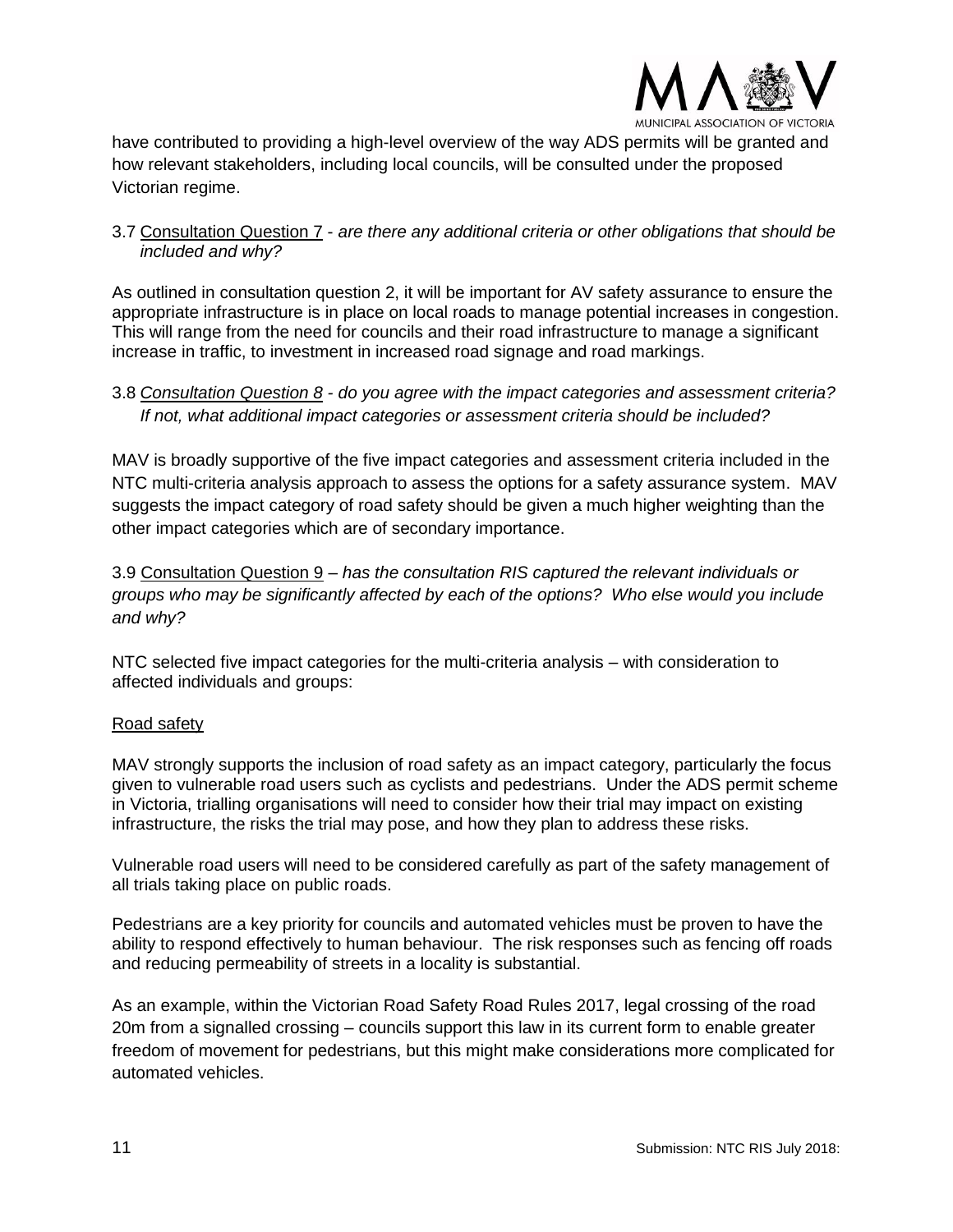

#### Regulatory costs to government

MAV suggests that the costs to local government be considered further, for example the potential requirement for additional staff and training requirements for existing road managers.

#### Flexibility and responsiveness

MAV would highlight the future infrastructure requirements which will develop as the technology requirements of automated vehicles evolves which will also impact on road managers.

3.10 Consultation Question 10 - *does the NTC analysis accurately assess the road safety benefits for each reform option? Please provide any further information or data that may help to clearly describe or quantify the road safety benefits.*

3.11 Consultation Question 11 - *what additional safety risks do you consider the primary safety duty in option 4 would address compared to option 3?*

3.12 Consultation Question 12 - *does NTC's analysis accurately assess the uptake benefits for each reform option? Please provide any further information or data that may help to clearly describe or quantify the uptake benefits.*

3.13 Consultation Question 13 - *does NTC's analysis accurately assess the regulatory costs to industry for each reform option? Please provide any further information or data that may help to clearly describe or quantify the regulatory costs.*

3.14 Consultation Question 14 - *are there any specific regulatory costs to industry that NTC have not considered?* 

3.15 Consultation Question 15 - *does NTC's analysis accurately assess the costs to government for each reform option? Please provide any further information or data that may help to clearly describe or quantify the costs to government.*

The regulatory costs to State Government associated with the safety assurance scheme should also consider councils, and their role in supporting state level road managers such as VicRoads. For example, the costs associated with administration costs including building necessary systems, capabilities and capacity to deliver ADS permit scheme pilots. Some fee and charge revenue may need to be shared with councils assisting trials.

3.16 Consultation Question 16 - *does NTC's analysis accurately assess the flexibility and responsiveness for each reform option? Please provide any further information or data that might help to clearly describe or quantify the flexibility and responsiveness of the options.*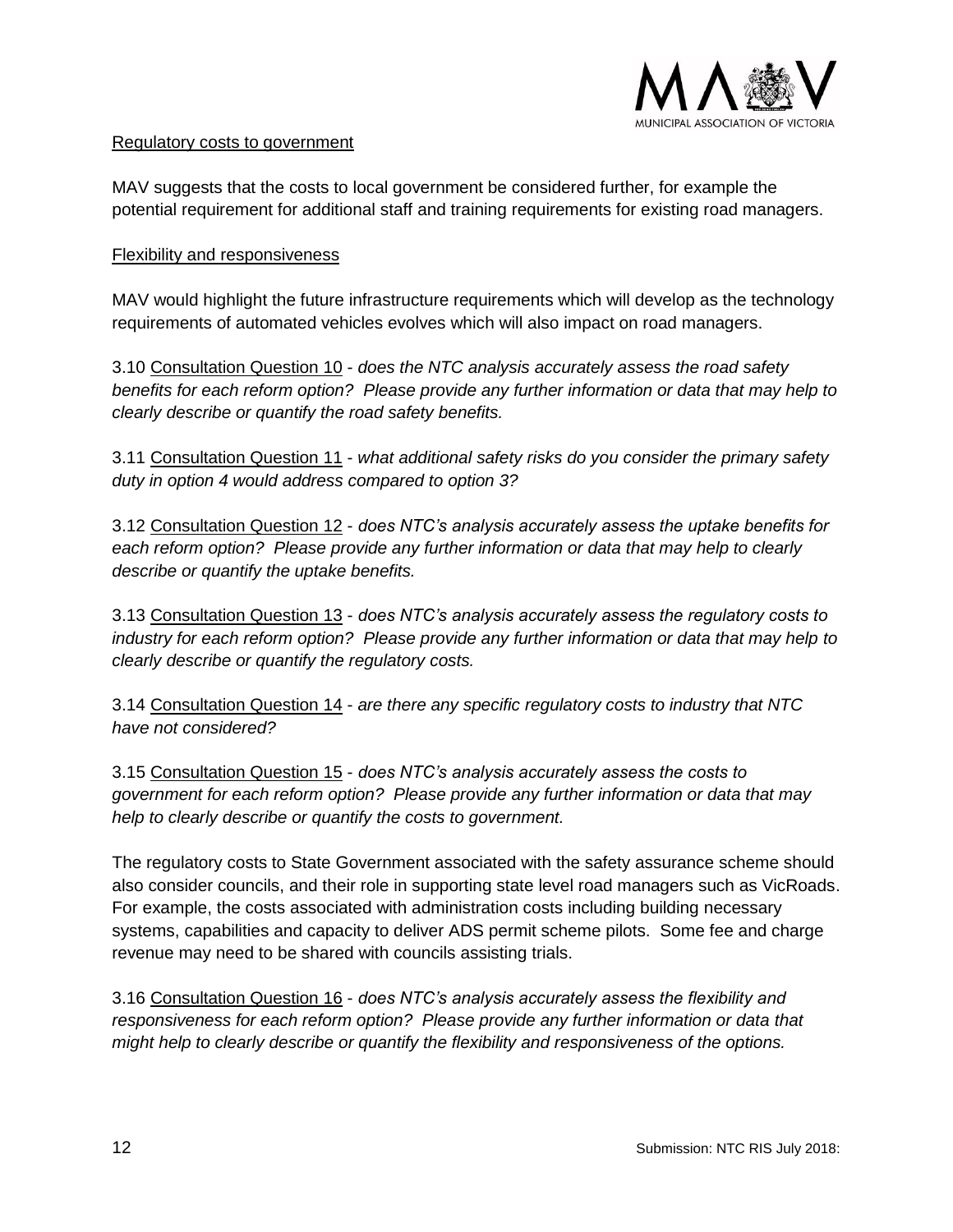

3.17 Consultation Question 17 – *do you consider the relevant factors and conditions for government in choosing an option to be valid? Are there any factors and conditions you do not agree with?*

3.18 Consultation Question 18 - *do you agree with NTC's view on the relevant factors and conditions for government in choosing an option?*

MAV would highlight the most important factors for government in choosing an option as:

- self-certification on its own is insufficient to achieve an acceptable level of safety. MAV supports the consideration of a further independent body to oversee and issue certification to ensure compliance and strategic oversight which can sometimes lack within the self-certification process. MAV would support an additional layer of safety assurance.

- a proactive regulator is required to deal with potential issues as they arise.

- options 2 and 3 cannot cover all forseeable future safety risks, and the broad nature and flexibility of a primary safety duty is needed to manage these.

- an incremental approach to implement a complete regulatory regime is not a feasible option.

3.19 Consultation Question 19 - *has the consultation RIS used an appropriate analytical method for assessing the benefits and costs to the options? What else should be considered?*

MAV is broadly supportive of the method used but would suggest the inclusion of infrastructure in the Australian context, and the as yet unknown potential cost of upgrading roads to safely accommodate the needs of automated vehicles.

#### 3.20 Consultation Question 20 - *on balance, do you agree that the preferred option best addresses the identified problem? If not, which option do you support?*

MAV is supportive of option 4 (further to the questions highlighted in consultation question 7) as there is currently so much uncertainty around the safety assurance of automated vehicles.

MAV is supportive of regulation of the safety assurance scheme at national level, but believe it is appropriate for individual state level government to drive the regulation of factors relating to the road environment such as signage, ADS permit scheme (Victoria is currently the only jurisdiction in Australia proposing a permit scheme), and to support the input local councils have at state level. Furthermore, it should be ensured that the approach of a safety assurance national body considers the importance of local checks and balances at council level, and does not become remote from user problems.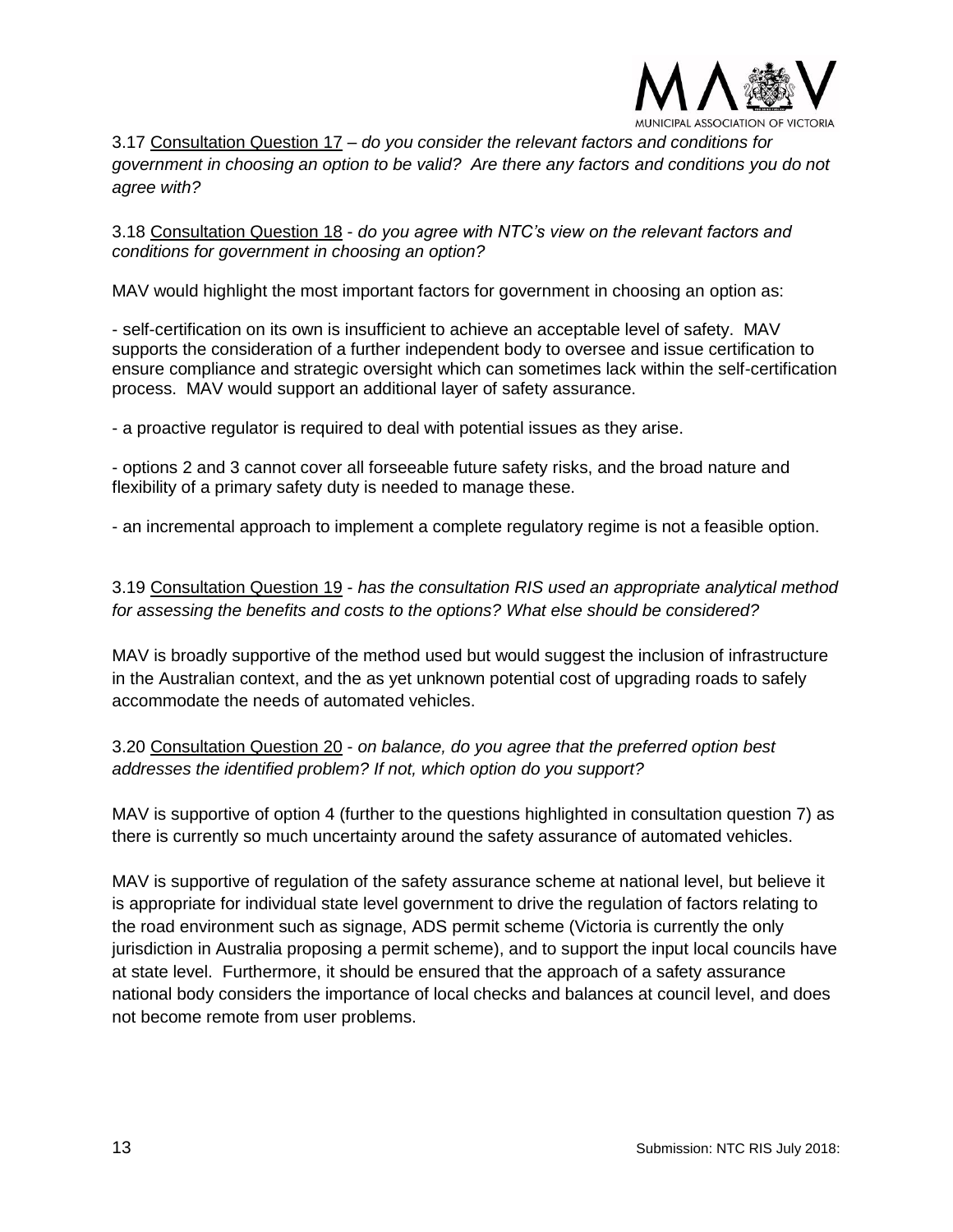

3.21 Consultation Question 21 - *how does your choice of options better address the problem than the preferred option?*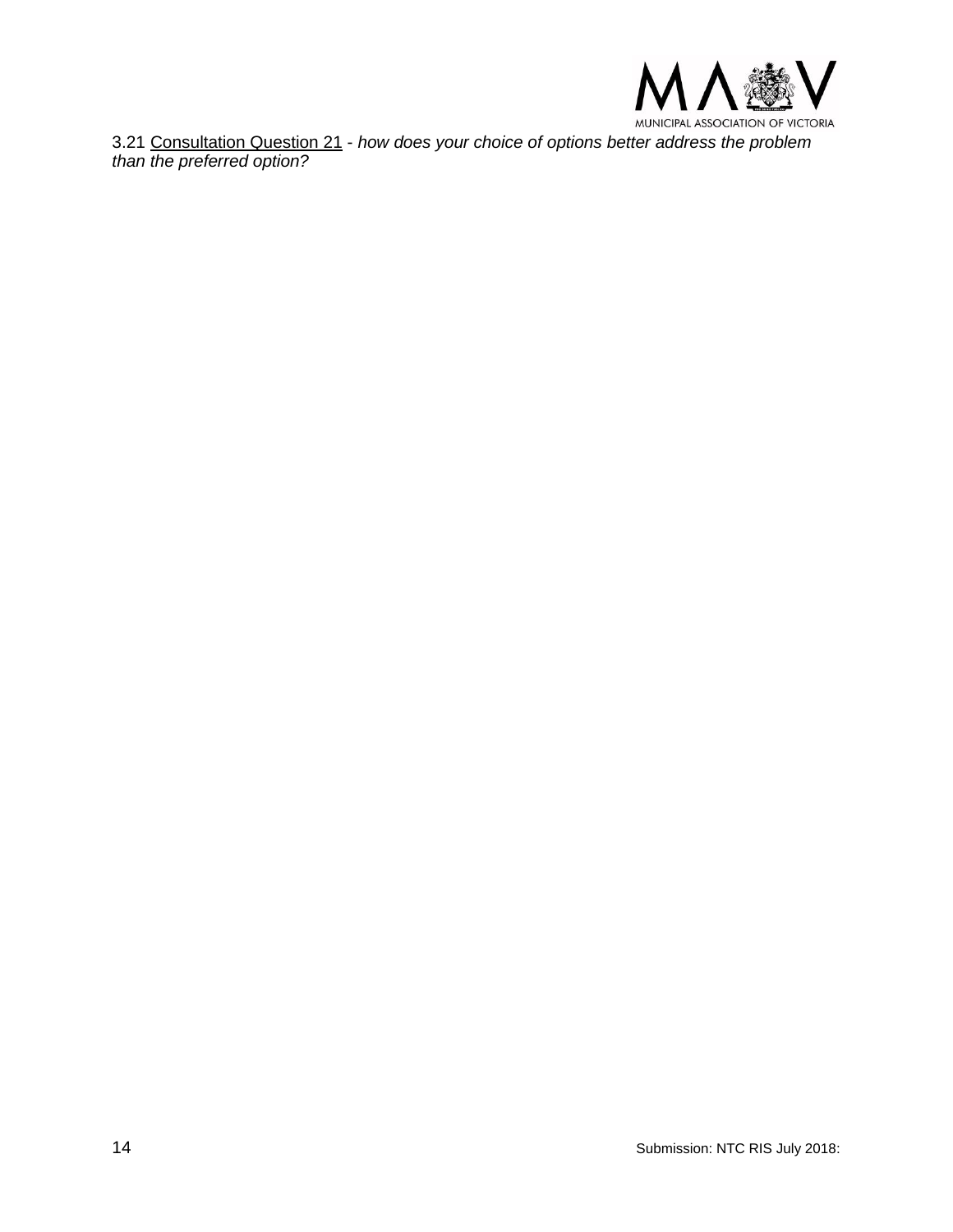

## <span id="page-14-0"></span>**4. Conclusions**

New laws and regulations will have a big influence on the introduction of AV, but working with councils can help to shape them for the benefit of local councils and their communities.

The rates and level of adoption will vary as will the type of technology, but this is something that councils may be able to influence through the services they provide, their purchasing power and through their community and economic leadership roles.

Councils will also have to take a view on whether to encourage the adoption of new technology through their decisions on infrastructure.

Whatever decisions councils take they will need to be confident that there are sufficiently strong and independent safety assurance in place for automated driving systems, to protect both their communities and road infrastructure investments.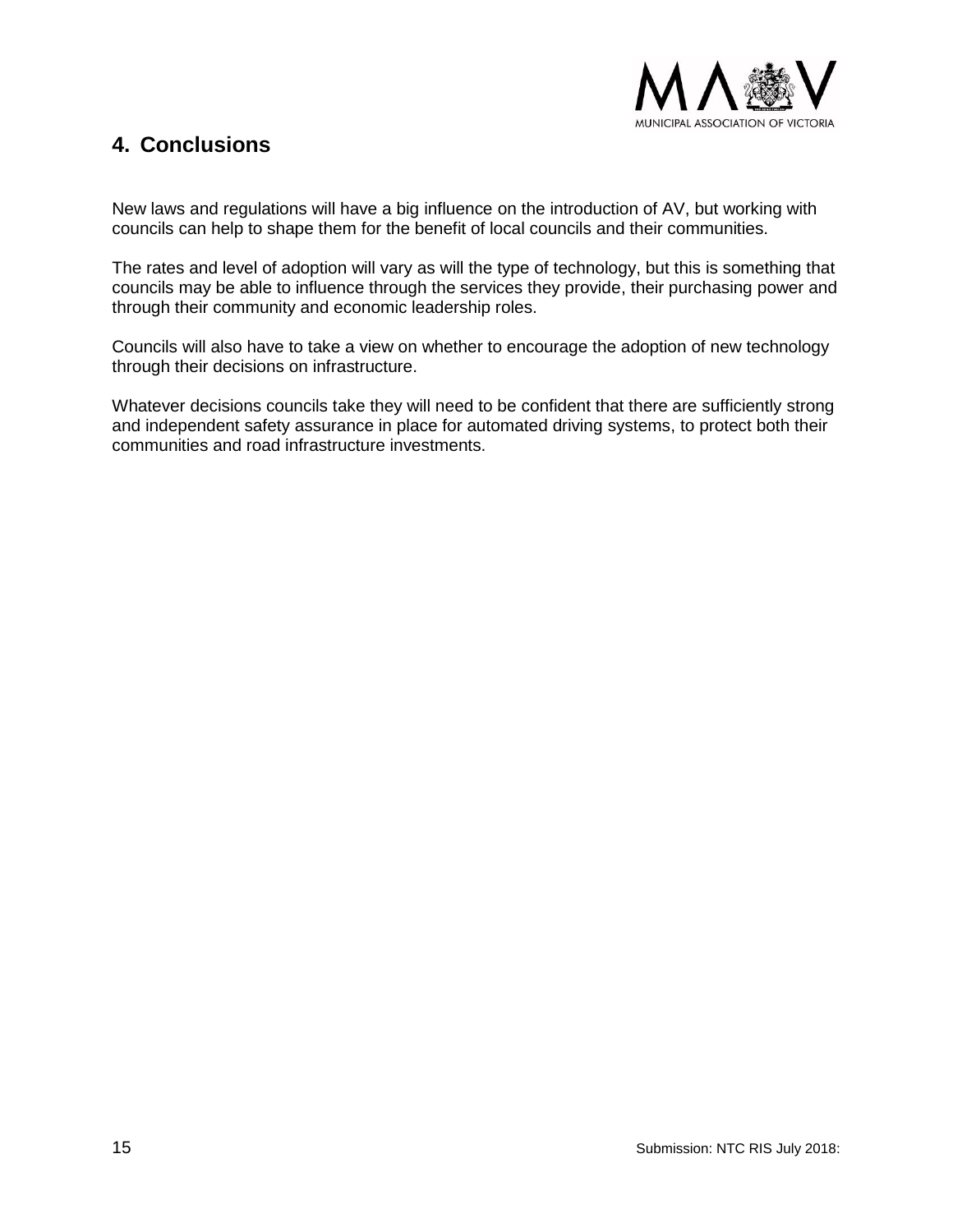

## <span id="page-15-0"></span>**5. Recommendations**

- NTC should note the link between road safety and the uptake of autonomous vehicles impact categories, and the potential and significant infrastructure costs for local councils.
- NTC continues to give councils the opportunity to input on the implications of autonomous vehicles as technology, supporting policy and regulations evolve at national level.
- MAV recommends the impact category of road safety should be given a higher weighting than the other impact categories included as methods for assessing the four legislative options for safety assurance.
- The NTC notes the additional day to day responsibilities and considerations the introduction of AVs will mean for infrastructure managers within both rural and metropolitan municipalities, and acknowledges the different challenges in these different environments.
- NTC takes on board the views outlined in this consultation on behalf of local councils regarding planning at the national level towards safety assurance for automated driving systems, and the suggestion of a further independent self-certification authority.
- As the trialling of autonomous vehicles develops, councils will have to review trial results in line with other key responsibilities such as ensuring the safety and mobility of vulnerable road users, including pedestrian and cyclists.
- The NTC notes the significant role councils can play to foster community acceptance and mitigate public concern towards the introduction of autonomous vehicles across Australia.
- MAV will continue to provide input to national and state level consultations around autonomous vehicles.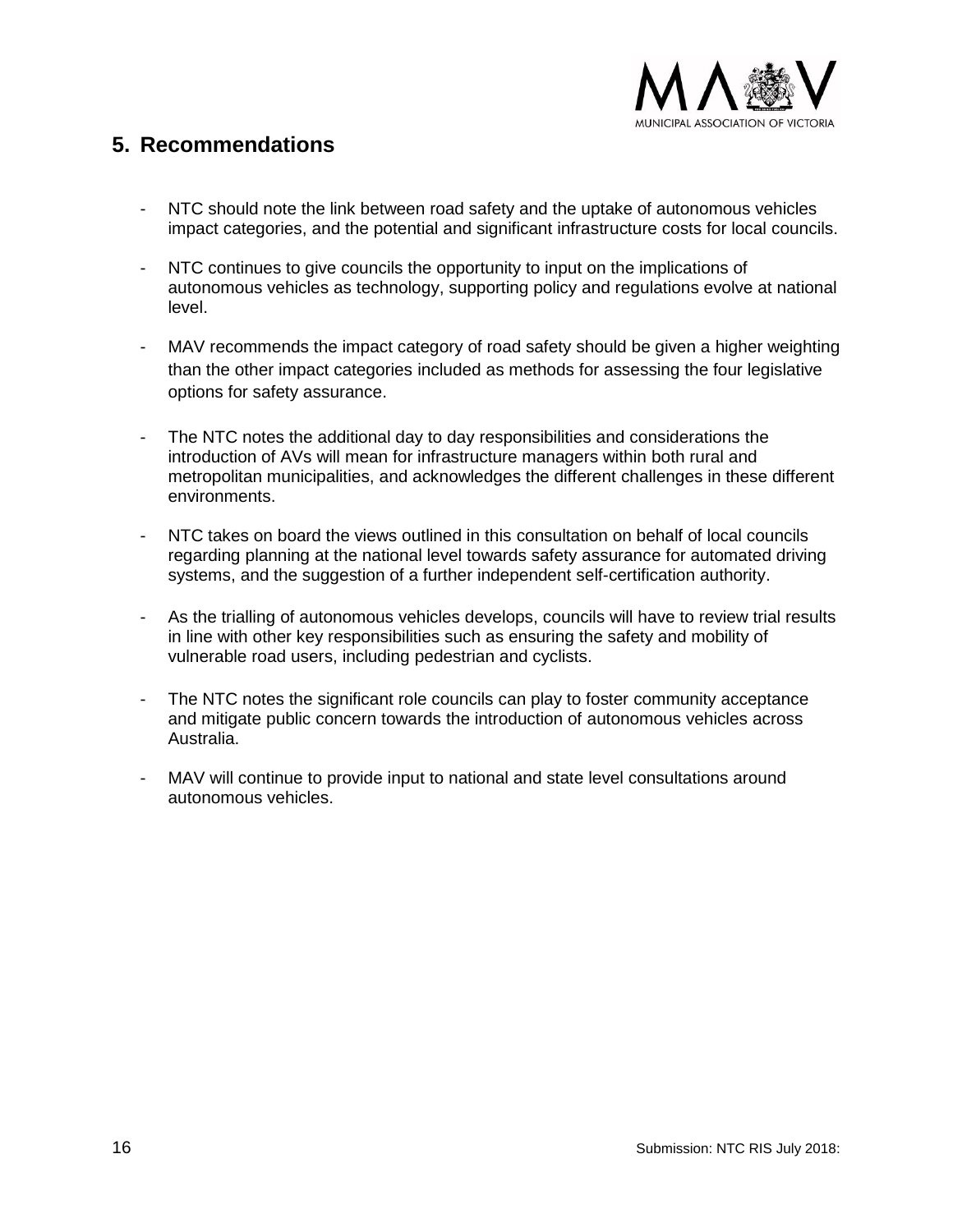